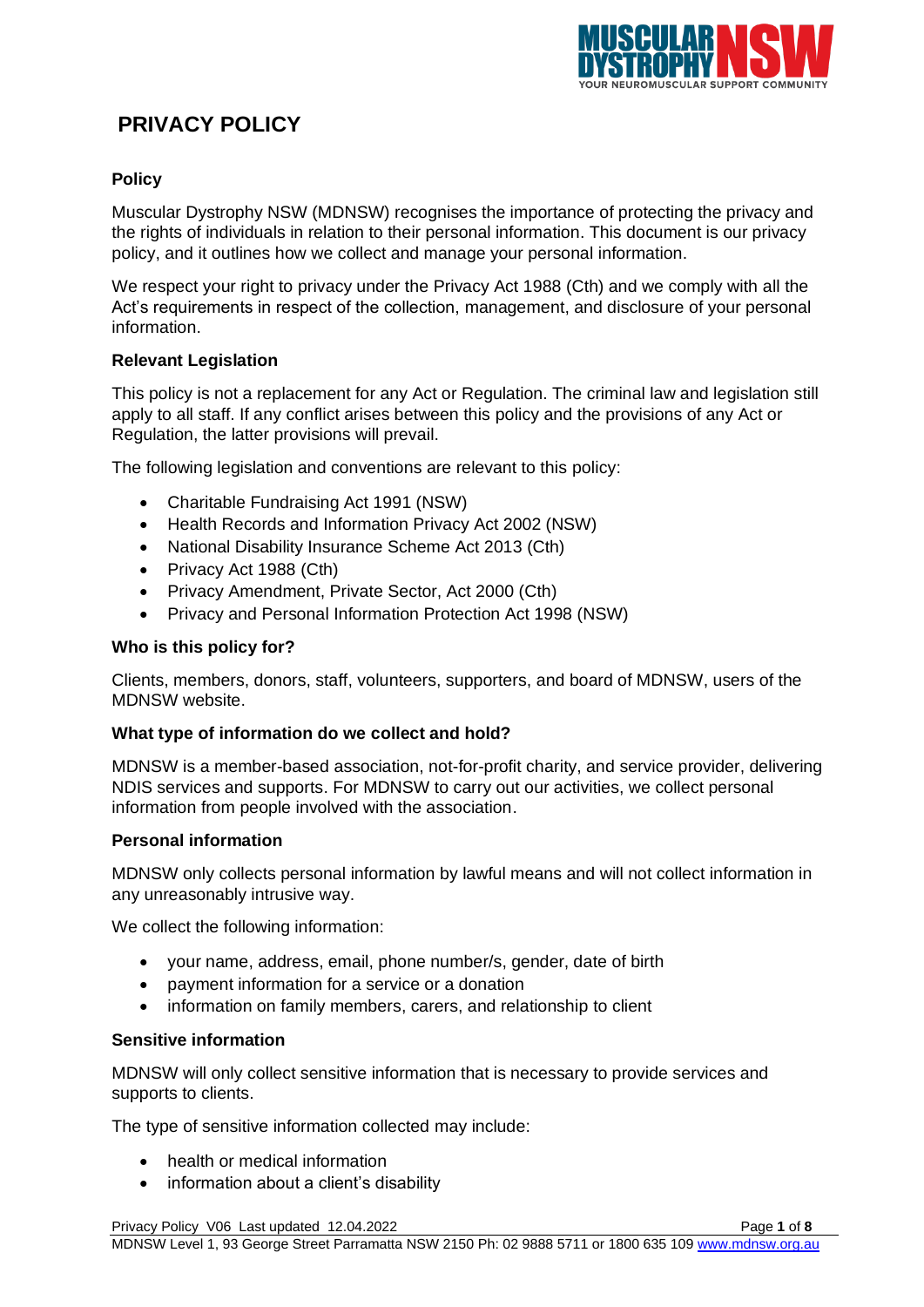

- information about a client's cultural background and/or religious beliefs
- billing information and Medicare/NDIS number/Tax file number
- information generated by a health service provider (e.g. notes, opinions about an individual and their health)

We do not use or disclose Medicare, NDIS or tax file numbers unless we need to by law or you have consented to disclose this information to a third party.

We may also collect information that doesn't identify a person directly – like statistics from a survey / consultation, or how many people access our website and what they click on so we can improve our website.

## **How do we collect your information?**

We collect your information directly from you in most cases, including:

- from our website, when you sign up for something or donate to MDNSW
- from surveys and evaluations, you complete (unless you chose to be anonymous)
- from social media e.g., interactions on our Facebook page or community fundraising pages
- over the phone or in person as part of our client services and supports
- over the phone or in person as part of our fundraising activities
- from an application form for a MDNSW event or program
- from a MDNSW Service Agreement

## **What happens if we can't collect your personal information?**

If you do not provide us with the personal information described above:

- we may not be able to provide the requested services to you, either to the same standard or at all.
- we may not be able to provide you with information about programs and services that you may want.
- your experience of our website may not be as enjoyable or useful
- we may not be able to issue receipts and other administrative actions

## **For what purposes do we collect, hold, use and disclose your personal information?**

We collect personal information about you so that we can perform our activities and functions and to provide best possible quality of customer service.

We collect, hold, use and disclose your personal information for the following purposes:

- to provide services to you and to send communications requested by you
- to keep your personal details up to date
- to distribute information about fundraising events and opportunities to donors and supporters
- to keep accurate records about MDNSW membership, including payments
- to inform clients about MDNSW's programs, supports, and events that might be of interest
- to process and respond to any complaint made by you; and
- to comply with any law, rule, regulation, lawful and binding determination, decision, or direction of a regulator, or in co-operation with a governmental authority.

Your personal information will not be shared, sold, or disclosed other than as described in this Privacy Policy.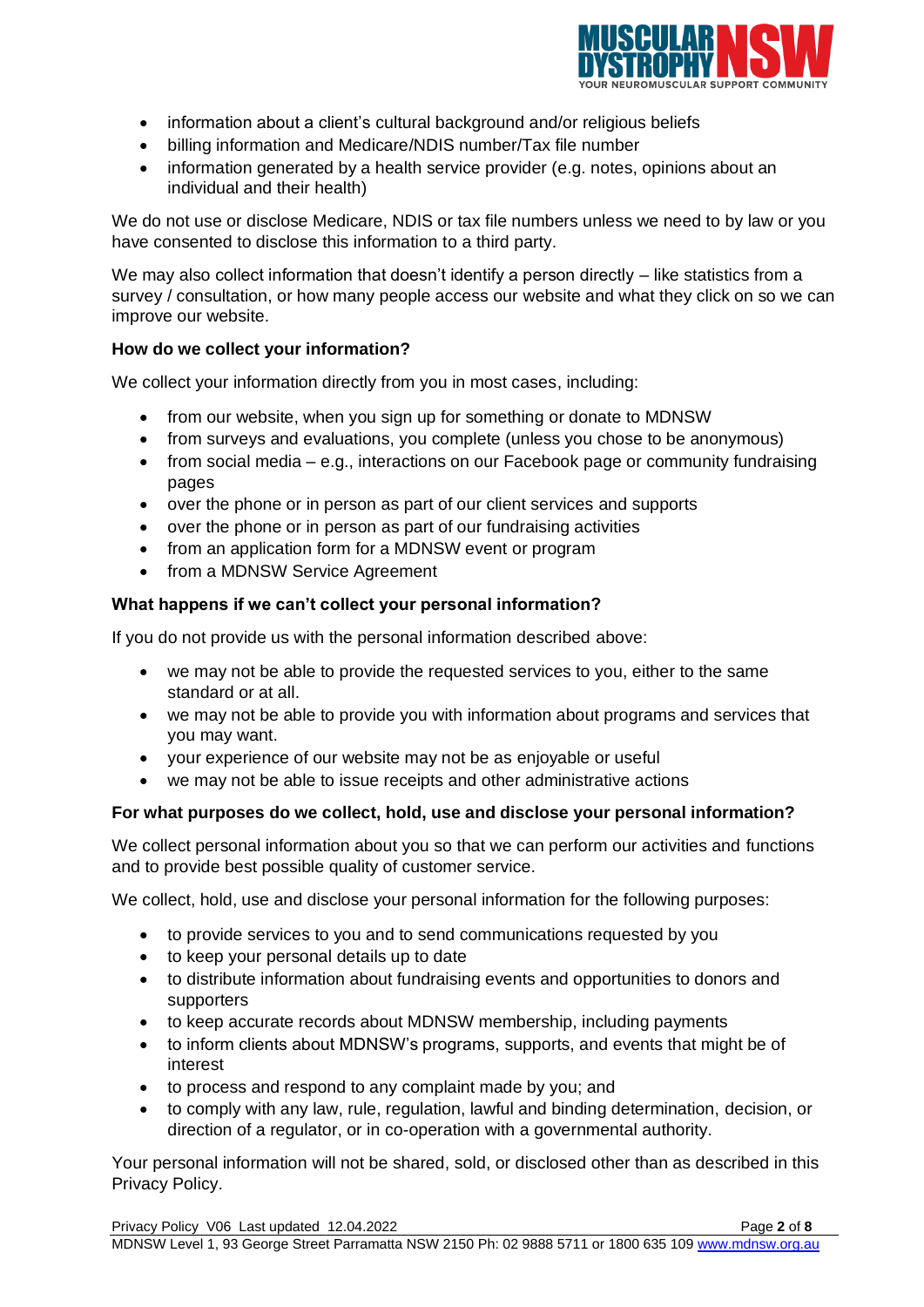

At all MDNSW multi-day events, we have an obligation to ensure all participants, staff members and volunteers are kept safe, and any potential or real outbreaks of illness are planned for and dealt with appropriately. To do this, we have implemented the following procedures:

- $\circ$  Completion of Rapid Antigen Tests on all arriving participants, staff members and volunteers at events, and again on the third day of the event (for longer events)
- o Collection of all participants, staff members, volunteers and visitors' details and contact information, to ensure adequate record keeping in the event of a COVID-19 outbreak, to assist with contact tracing.

We will collect, store, and use your personal information only to assist with the above procedures, and the information will not be shared, sold, or disclosed other than as described in this Privacy Policy.

Personal information will only be used or disclosed on a 'need-to-know' basis, for example to NSW Health or the NDIS.

We will only collect and use the minimum amount of personal information reasonably necessary to prevent or manage a potential COVID-19 outbreak.

## **From whom do we collect your information?**

MDNSW will generally collect information directly from the client but may also collect information from relevant third parties including families, carers, service providers and government organisations.

Where information is collected from third parties, MDNSW will use reasonable endeavours to:

- ensure the information is accurate
- inform the client of the information collected

MDNSW will take reasonable steps to ensure the client is aware of:

- the name of the person/organisation MDNSW received information from
- their right to access the information
- the purpose for which the information is collected
- any law that requires the information to be collected
- what will happen if we don't receive this information

## **In what circumstances may we disclose your information?**

MDNSW may disclose personal and sensitive information:

- where necessary to provide services or supports
- in an emergency where failure to disclose the information may cause adverse outcomes for the client
- to organisations providing services for MDNSW such as legal, financial, reporting, surveying - provided those organisations also undertake to protect the confidentiality of that information.
- when required by law.

Where a client is incapable of making decisions about the provision or disclosure, a responsible person as defined by legislation may make this decision on behalf of the client.

MDNSW encourages family support and communication between family members. However, MDNSW will not provide personal information about a client aged over 16 years to family members without the individual's consent.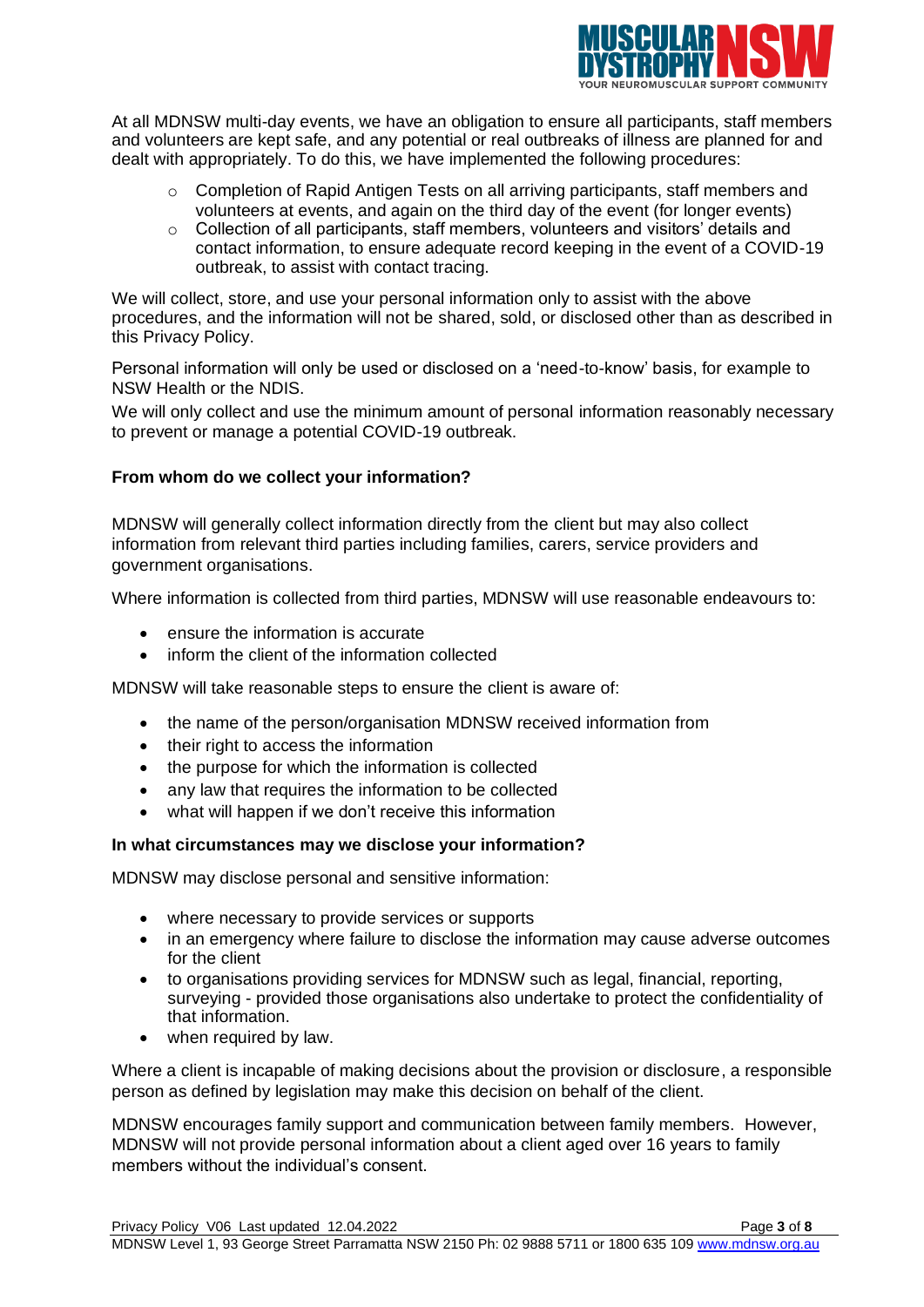

Information may be disclosed for other purposes permitted by privacy legislation including but not limited to where legislation requires that the information be released, MDNSW is subpoenaed to provide information for court proceedings, or there is an overwhelming public interest in disclosing the information.

## **Unsolicited information**

Unsolicited information is personal, sensitive and/or health information that a staff member may have received taking no active steps to collect it.

If MDNSW receives unsolicited personal information, staff need to consider whether they could have lawfully collected the information. That is:

- was the information reasonably necessary for one or more functions or activities?
- was it sensitive information requiring consent?

If you could have lawfully collected the information, then you may keep the information, but you must handle it in accordance with the relevant Privacy Laws. This includes notifying the person concerned where reasonable.

If the information is not reasonably necessary for one or more of your organisation's functions or activities, then you will need to destroy or de-identify the information. However, before you destroy any information, you must make sure there is no other legal requirement to retain it. If you are not sure, seek legal advice before destroying or de-identifying information you have on file.

## **Personal dignity and privacy**

Where MDNSW provides services of a highly personal nature with clients, such as dressing, showering and other personal services, MDNSW will provide clients with as much privacy as possible to protect their personal dignity.

MDNSW will ensure all staff providing personal care services are appropriately trained and deliver services sensitively and professionally.

## **Do we disclose your personal information to anyone outside Australia?**

It's rare that MDNSW would be asked to disclose personal information to a person outside of Australia. MDNSW will only do so:

- with your consent
- if we reasonably believe the recipient is subject to a law, binding scheme or contract which are substantially like the Australian Privacy Principles
- if the transfer of information is for your benefit.

## **Cookies**

A cookie is a small data file stored on your computer's browser. Cookies allow our website to "remember" what a user has done on previous pages or interactions with the website to enhance users' experience.

We also use cookies to measure traffic patterns, and to gather broad aggregate data. This data allows us to make improvements to our website when needed, to make it easier to operate. Our cookies do not collect personal information.

Most websites and internet browsers support cookies; however, users can set their browsers to decline certain types of cookies or specific cookies or delete cookies at any time. You will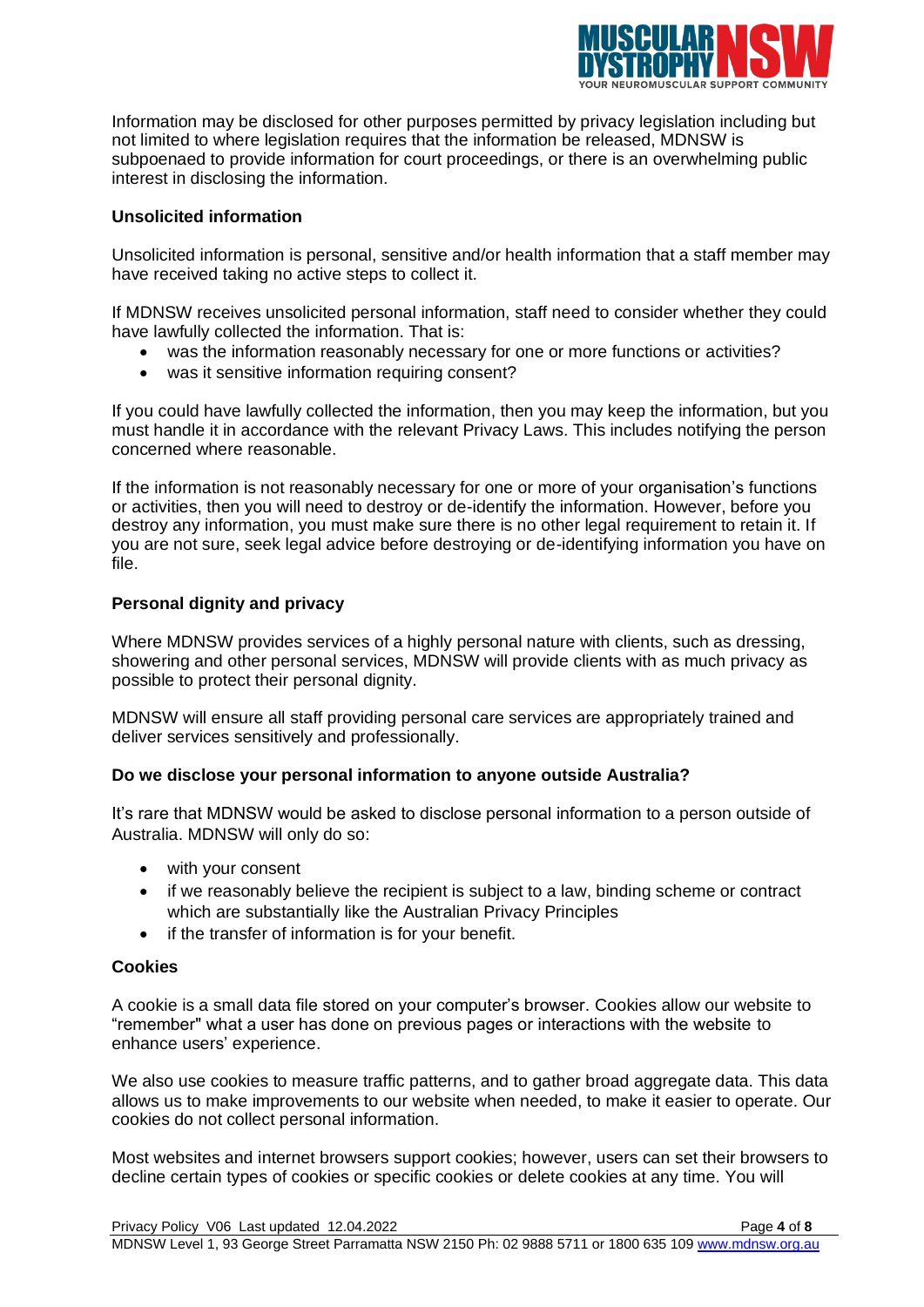

usually find information on cookies and how to manage them under 'options' or 'settings' in your browser. This may inactivate some of the features of our website.

#### **Disclosure of Donors' Personal Information**

Personal information may be disclosed to third parties for marketing purposes: we may provide your contact details to other like-minded organisations to contact you with information that may be of interest to you. From time to time, we participate in data collectives where we share your personal information (other than sensitive information) with other organisations.

If you would prefer not to receive communications from other organisations, please let us know. Contact us at Muscular Dystrophy NSW – PO Box 1450 Parramatta NSW 2124, Tel: +612 9888 5711 and email: [info@mdnsw.org.au](mailto:info@mdnsw.org.au)

Otherwise, we will only share your personal and sensitive information in accordance with your consent and instructions, as provided through the exclusions set out in the Australian Privacy Principles, or in accordance with the specific collection statement provided to you by us at or near the time of collection of your personal and sensitive information.

#### **Direct marketing materials**

We may send you direct marketing communications and information about our products and services that we consider may be of interest to you. These communications may be sent in various forms, including mail and email, in accordance with applicable marketing laws.

At any time, you may opt-out of receiving marketing communications from us by contacting us at: Muscular Dystrophy NSW – PO Box 1450 Parramatta NSW 2124 Tel: + 612 9888 5711 or via email: [info@mdnsw.org.au.](mailto:info@mdnsw.org.au)

We do not provide your personal information to other organisations for the purposes of direct marketing. If you do not elect to opt out, we will assume we have your implied consent to receive similar information and communications in the future.

#### **How can you access and correct your personal information?**

You may request access to any personal information we hold about you at any time by contacting us.

Where we hold information that you are entitled to access, we will try to provide you with suitable means of accessing it, for example, by mailing or emailing it to you within 30 days of your request. We will need to verify your identity first. This information will not be unreasonably withheld.

There may be instances where we cannot grant you access to the personal information we hold. For example, if granting access would interfere with the privacy of others or if it would result in a breach of confidentiality. If that happens, we will give you written reasons for any refusal.

If you believe that personal information we hold about you is incorrect, incomplete or inaccurate, then you may request us to amend it. We will consider if the information requires amendment. If we do not agree that there are grounds for amendment, then we will add a note to the personal information stating that you disagree with it.

#### **Security of personal information**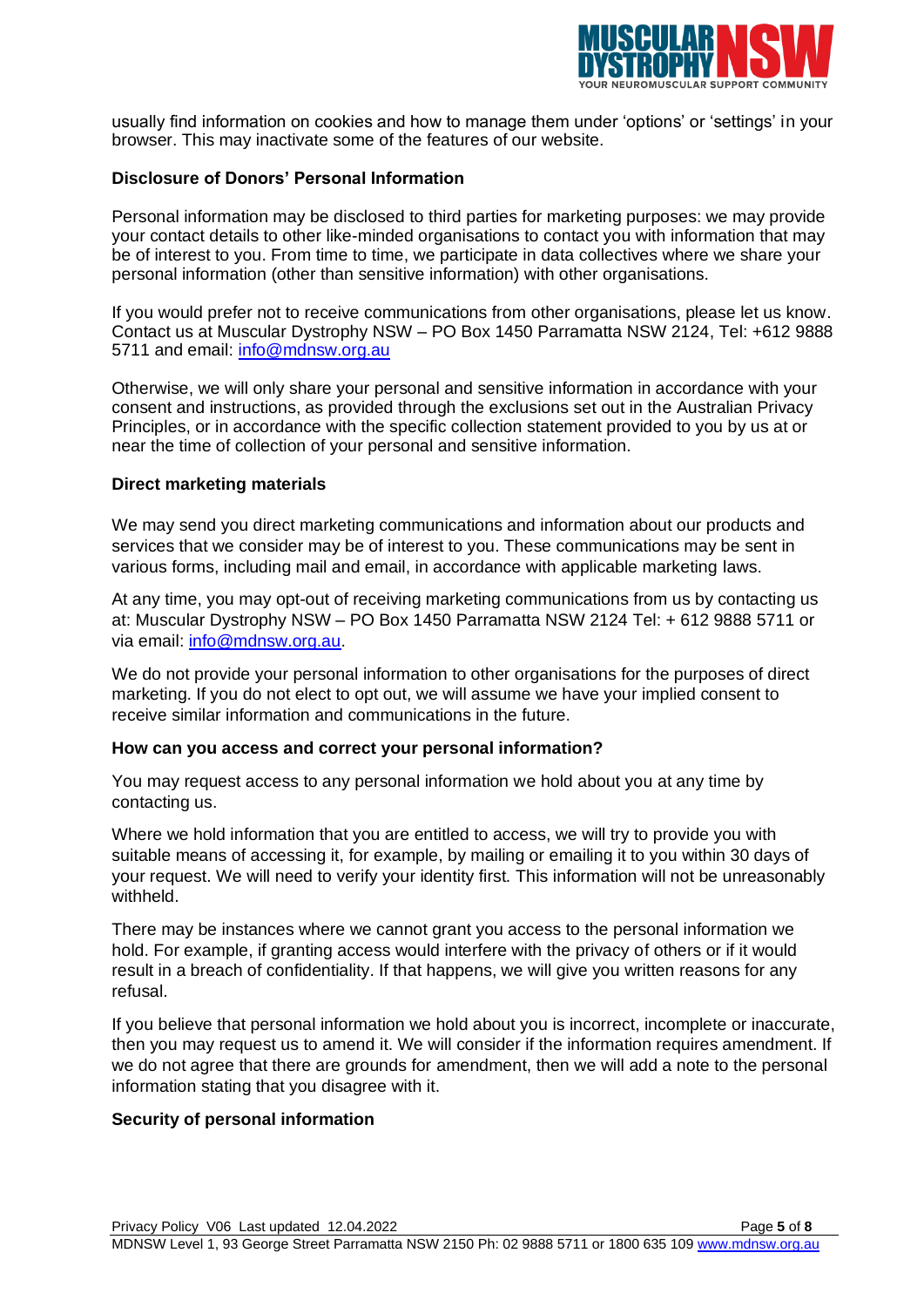

MDNSW takes reasonable steps to ensure your personal information is protected from misuse and loss and from unauthorised access, modification, or disclosure. We may hold your information in either electronic or hard copy form.

Access to personal information in electronic records is restricted to authorised staff and is password protected. MDNSW uses multi-factor authentication (MFA) processes to further enhance security across systems and data is stored on Australian-based servers.

Any hard copy records are securely stored or disposed of according to the relevant law or regulation.

All staff complete screening checks before commencing employment with MDNSW, including Working with Children checks, NDIS Worker Checks and National Police checks.

## **What is the process for complaining about a breach of privacy?**

If you believe that your privacy has been breached, please contact us using the contact information below and provide details of the incident so that we can investigate it.

Our procedure for investigating complaints of this nature is explained in our Complaints [Feedback and Resolution Policy](https://musculardystrophynsw.sharepoint.com/:w:/r/sites/TheHub/_layouts/15/Doc.aspx?sourcedoc=%7B8E1FB5C9-6130-44C7-A731-E52730FCD8F3%7D&file=Complaints%20Feedback%20%26%20Resolution%20Policy%20%26%20Procedure%20V05%20.docx&action=default&mobileredirect=true) and you can contact us by phone, email, and website or at our office – details at the end of this policy.

#### **Photos, video, and written material**

MDNSW uses images, videos, and stories of the people in the MDNSW community, including children, on our website, social media and in other communications including email, newsletters, promotional materials, and annual reports.

MDNSW includes image and video consent in all program and service applications, however staff will attempt to seek your consent if your/your child's image is selected to be used in MDNSW communications.

Crowd photos/video taken at events are an exception because it can be very difficult to identify and contact every person in a crowd photo. Event participants will be notified if photographs or video will be taken at the event in the promotional material and at the event. The images/videos will only be used to promote our services, programs, or fundraising activities.

People whose image, video or story is being used by MDNSW can withdraw their consent at any time by contacting us by phone, email or via the website. MDNSW will make our best efforts to remove the image/other media in a timely manner. However, where images are used in print publications or in a video, removing an image from circulation might be impossible. If this is the case, MDNSW will advise the person.

## **De-identified Data**

Personal information where details are removed so a person cannot be reasonably identified is de-identified data.

MDNSW uses de-identified data to:

- report statistical information to funding bodies and donors.
- conduct research and service improvement initiatives.

This information is not personal or sensitive because it is de-identified. When using data for this purpose MDNSW will ensure that no individual could reasonably be identified from the data used even after primary identifiers have been removed.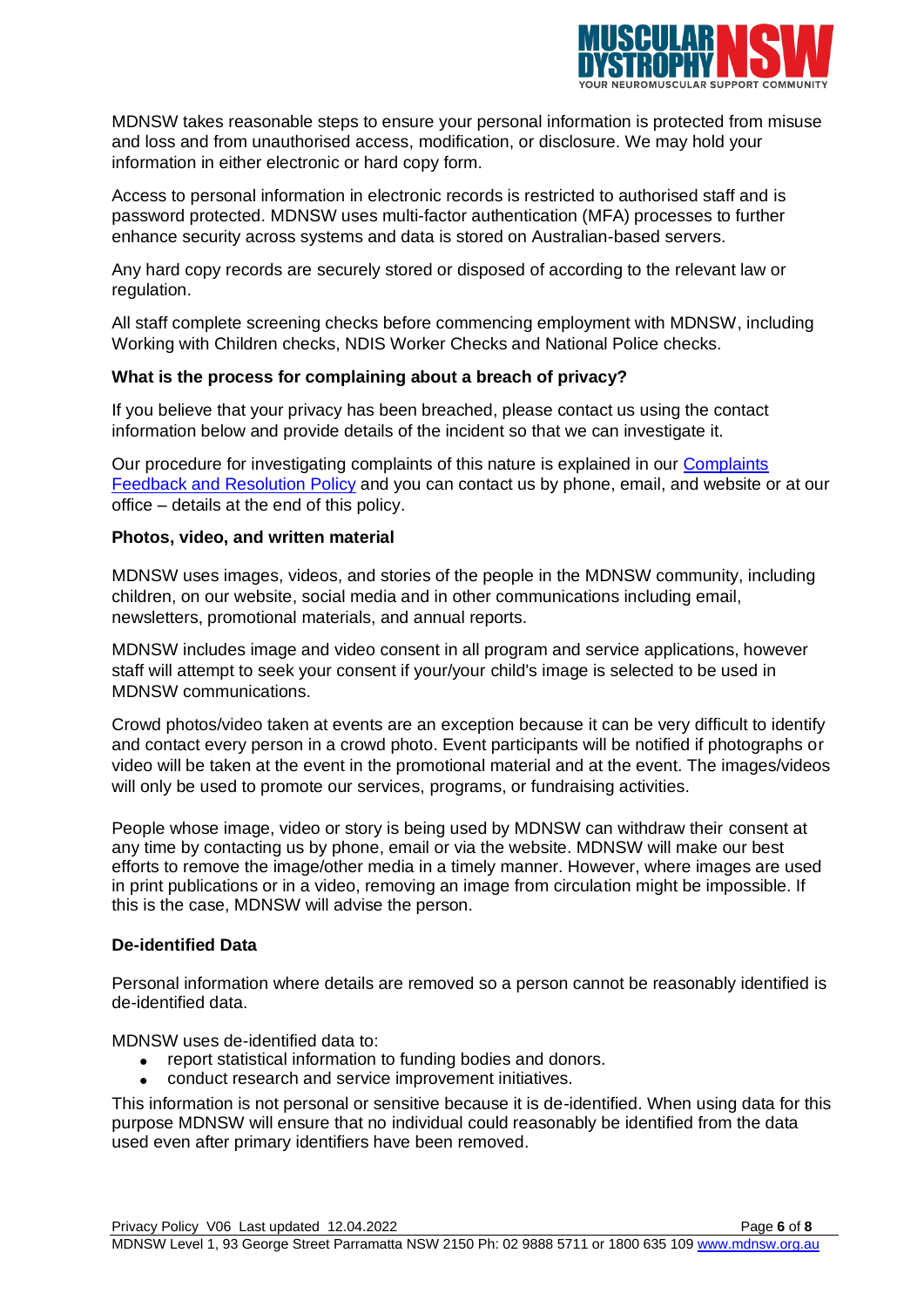

Only de-identified data will be used for research purposes. Any research requiring identification of a client requires their explicit consent.

## **Anonymity**

Where it is lawful and practicable, individuals may interact with MDNSW without identifying themselves, or use a pseudonym if they choose to.

However, when accessing member services and other direct services it is not practicable to do so without individuals identifying themselves.

#### **Links to external websites**

Our website contains links to other websites operated by third parties. These links are provided for your information and convenience and are not an endorsement by MDNSW of the content of third-party websites.

If you use these links, you leave our website. We make no representations or warranties in relation to the privacy practices of any third-party website, and we are not responsible for the privacy policies or the content of any third-party website. Third party websites are responsible for informing you about their own privacy practices.

#### **Contacting us and complaints**

If you have any questions about this privacy policy, any concerns, or a complaint regarding the treatment of your privacy or a possible breach of your privacy, please use the contact link on our website or contact our Office Manager using the details set out below.

We will treat your requests or complaints confidentially. Our representative will contact you within a reasonable time after receipt of your complaint to discuss your concerns and outline options regarding how they may be resolved. We will aim to ensure that your complaint is resolved in timely and appropriate manner.

Please contact us at:

Muscular Dystrophy NSW PO Box 1450 Parramatta NSW 2124 by phone on 02 9888 5711 by email at [info@mdnsw.org.au](mailto:info@mdnsw.org.au) or use the [Contact Page](https://mdnsw.org.au/contact-feedback/) on our website.

More information on making complaints and contacting external bodies to make a complaint is available in our [Compliments, Suggestions and Complaints.](https://mdnsw.org.au/wp-content/uploads/2022/06/Compliments-Suggestions-Complaints-Handout-V07-12.04.2022.pdf)

#### **Changes to our privacy policy**

We may change this privacy policy from time to time. Any updated versions of this privacy policy will be posted on our website.

#### **Policy Review**

| <b>Changes Made</b>       | Name and Role                                   | Date of<br><b>Review</b> | <b>Version#</b> | Date<br>Approved | <b>Next</b><br><b>Review</b><br><b>Date</b> |
|---------------------------|-------------------------------------------------|--------------------------|-----------------|------------------|---------------------------------------------|
| Logo updated in<br>header | Keely Thompson -<br>HR & Quality<br>Coordinator | 04/04/2022               | V5              | N/A              | <b>April 2023</b>                           |